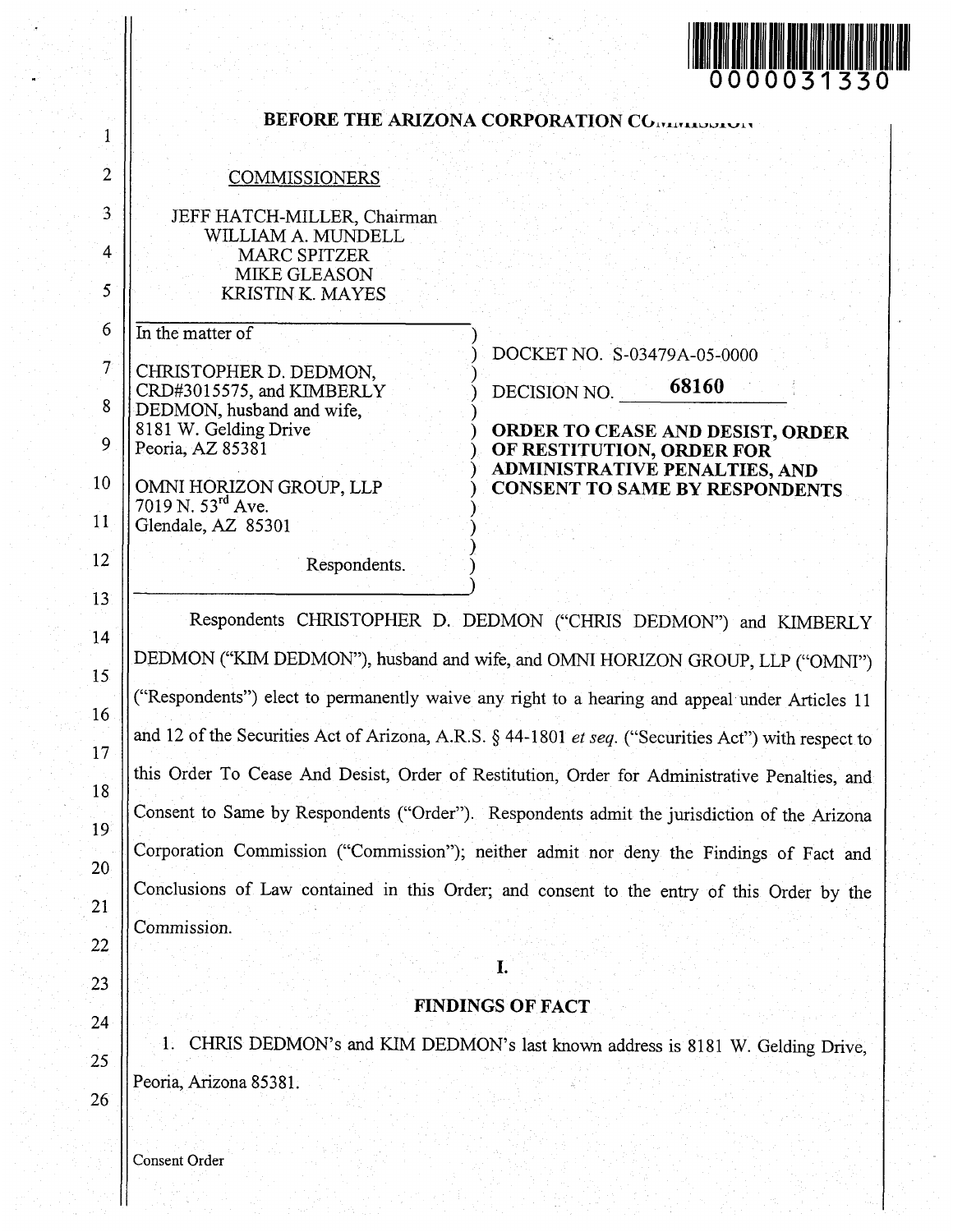2. OMNI is an Arizona limited liability partnership established on or around August 22, 2000, whose last known address was 7019 N.  $53<sup>rd</sup>$  Ave., Glendale, Arizona, 85301. At all relevant times, KIM DEDMON was the President of OMNI.

3. Clear Energy Systems, hc. formerly known as Clear Horizons Energy Systems, Inc. ("Clear Energy") is and was at all relevant times a privately held company, originally incorporated in the State of Nevada on June 5,2001. On or around May 17,2002, Clear Energy filed with the Arizona Corporation Commission as a foreign corporation, whose place of business was 2415 East Camelback Road, Suite #700, Phoenix, Arizona 85016. On or around October 9,2002, Clear Energy filed a statement of change of known place of business to 14022 North  $47<sup>th</sup>$  Street, Phoenix, Arizona 85032-5543.

4. On or around June 5, 2001, Clear Energy issued a stock certificate to OMNI for 5,500,000 shares of unregistered common stock. The certificate stated that the shares were restricted, and "transferable only on the books of the Corporation by the holder hereof in person or by duly authorized Attorney upon surrender of ths Certificate properly endorsed." On or around **January** <sup>1</sup>, 2002, Clear Energy issued a second stock certificate to OMNI for 500,000 shares of unregistered common stock, bearing the same restrictions on transferability.

5. OMNI was at all relevant times the majority shareholder of the stock of Clear Energy.

6. From on or around September 9,2003 through November 17,2004, Respondents offered and sold stock from the OMNI shares of Clear Energy to investors in Arizona and other states, at least some of whom were unaccredited investors.

7. Many investors received no written disclosure or documentation concerning Clear Energy or its principals. Some investors received only receipts for their investments. Some investors received stock certificates representing ownership of Clear Energy stock.

8. Respondents distributed receipts and/or stock certificates, which they printed on their own printer, to private investors. The certificates purported to transfer shares of Clear Energy stock from OMNI's stockholdings. The shares were not transferred on the books of Clear Energy.

 $\overline{2}$ 

Decision No.

68160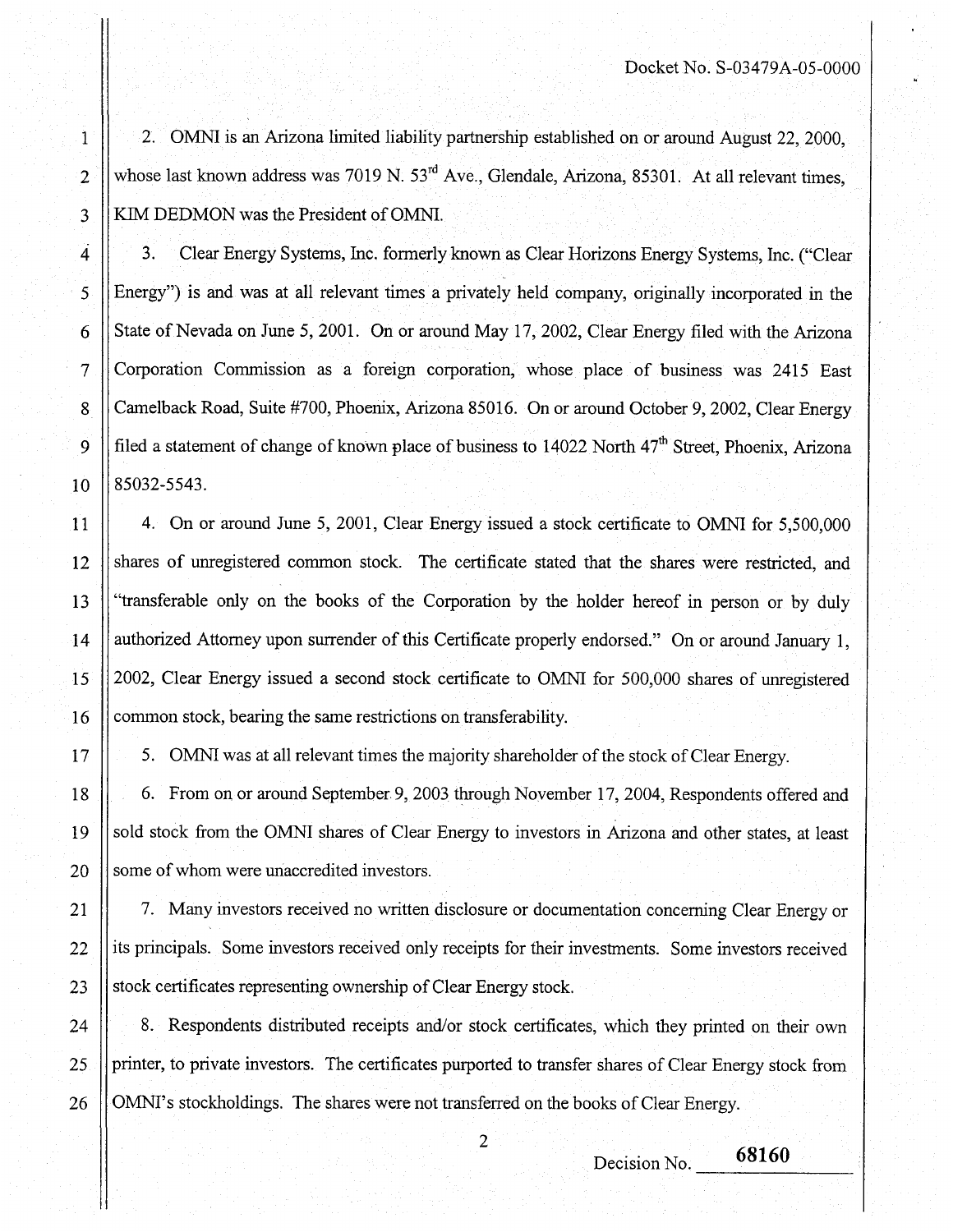| T               | 9. CHRIS DEDMON and KIM DEDMON agreed to transfer approximately 1,867,377 shares of                |
|-----------------|----------------------------------------------------------------------------------------------------|
| $\overline{2}$  | Omni's Clear Energy stock to approximately 100 investors in exchange for investment funds totaling |
| 3               | approximately \$535,700.                                                                           |
| 4               | П.                                                                                                 |
| 5               | <b>CONCLUSIONS OF LAW</b>                                                                          |
| 6               | The Commission has jurisdiction over this matter pursuant to Article XV of the<br>1.               |
| $\overline{7}$  | Arizona Constitution and the Securities Act.                                                       |
| 8               | 2.<br>Respondents offered or sold securities within or from Arizona, within the meaning            |
| 9               | of A.R.S. §§ 44-1801(15), 44-1801(21), and 44-1801(26).                                            |
| 10              | 3.<br>Respondents violated A.R.S. § 44-1841 by offering or selling securities that were            |
| 11              | neither registered nor exempt from registration.                                                   |
| 12              | Respondents violated A.R.S. § 44-1842 by offering or selling securities while<br>4.                |
| 13 <sup>5</sup> | neither registered as dealers or salesmen nor exempt from registration.                            |
| 14              | 5.<br>Respondents violated A.R.S. $\S$ 44-1991 by failing to disclose that the certificates        |
| 15              | were not transferred on the books of Clear Energy.                                                 |
| 16              | 6.<br>Respondents' conduct is grounds for a cease and desist order pursuant to A.R.S. $\S$         |
| 17 <sub>1</sub> | 44-2032.                                                                                           |
| 18              | 7.<br>Respondents' conduct is grounds for an order of restitution pursuant to A.R.S. § 44-         |
| 19              | 2032.                                                                                              |
| 20              | 8.<br>Respondents' conduct is grounds for administrative penalties under A.R.S. § 44-              |
| $\overline{21}$ | 2036.                                                                                              |
| $22\,$          | Ш.                                                                                                 |
| 23              | <b>ORDER</b>                                                                                       |
| 24              | THEREFORE, on the basis of the Findings of Fact, Conclusions of Law, and Respondents'              |
| 25              | consent to the entry of this Order, attached and incorporated by reference, the Commission finds   |
| $26^{\circ}$    |                                                                                                    |
|                 | 3<br>68160                                                                                         |
|                 | Decision No.                                                                                       |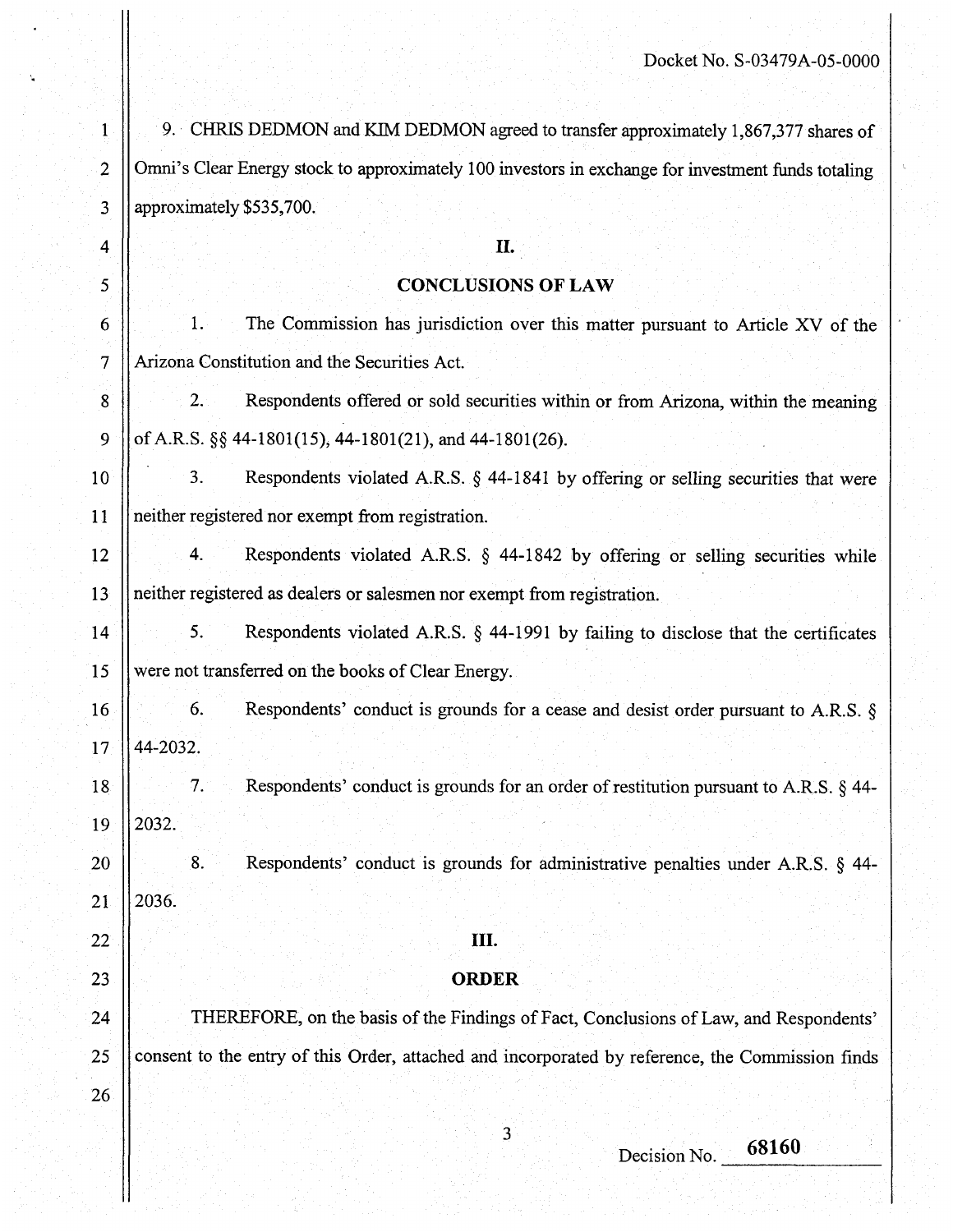that the following relief is appropriate, in the public interest, and necessary for the protection of investors:

IT IS ORDERED, pursuant to **A.R.S.** \$ 44-2032, that Respondents permanently cease and desist from violating the Securities Act. Respondents shall not sell any securities in or from Arizona without being registered in Arizona **as** dealers or salesmen, or exempt from such registration. Respondents shall not sell securities in or from Arizona unless the securities are registered in Arizona or exempt from registration. Respondents shall not transact business in Arizona as investment advisers or investment adviser representatives unless licensed in Arizona or exempt from licensure.

IT IS FURTHER ORDERED that Respondents comply with the attached Consent to Entry of Order.

IT IS FURTHER ORDERED, pursuant to **A.R.S.** \$ 44-2032 and A.A.C. Rule R14-4-308, that Respondents shall, jointly and severally, pay restitution to investors shown on the records of the Commission in the amount of \$656,676.87, subject to any legal sst-off, and shall pay interest at the rate of 5% per annum from the date of this Order. Payment shall be due on the date of this Order and shall be made by cashier's check or money order payable to the "State of Arizona" to be placed in an interest-bearing account maintained and controlled by the Commission. The Commission shall disburse the funds on a pro rata basis to investors. Any funds that the Commission is unable to disburse shall be transferred to the general fund of the state of Arizona.

IT IS FURTHER ORDERED, pursuant to A.R.S.  $\&$  44-2036, that Respondents shall, jointly and severally, pay administrative penalties in the amount of \$5,000, plus interest at the rate of 5% per annum from the date of this Order until paid in full. Payment shall be made by cashier's checks or money orders payable to the "State of Arizona," due and payable on the date of this Order.

4

25

...

...

1

2

3

4

5

6

7

8

9

10

11

12

13

14

15

16

17

18

19

20

21

22

23

24

26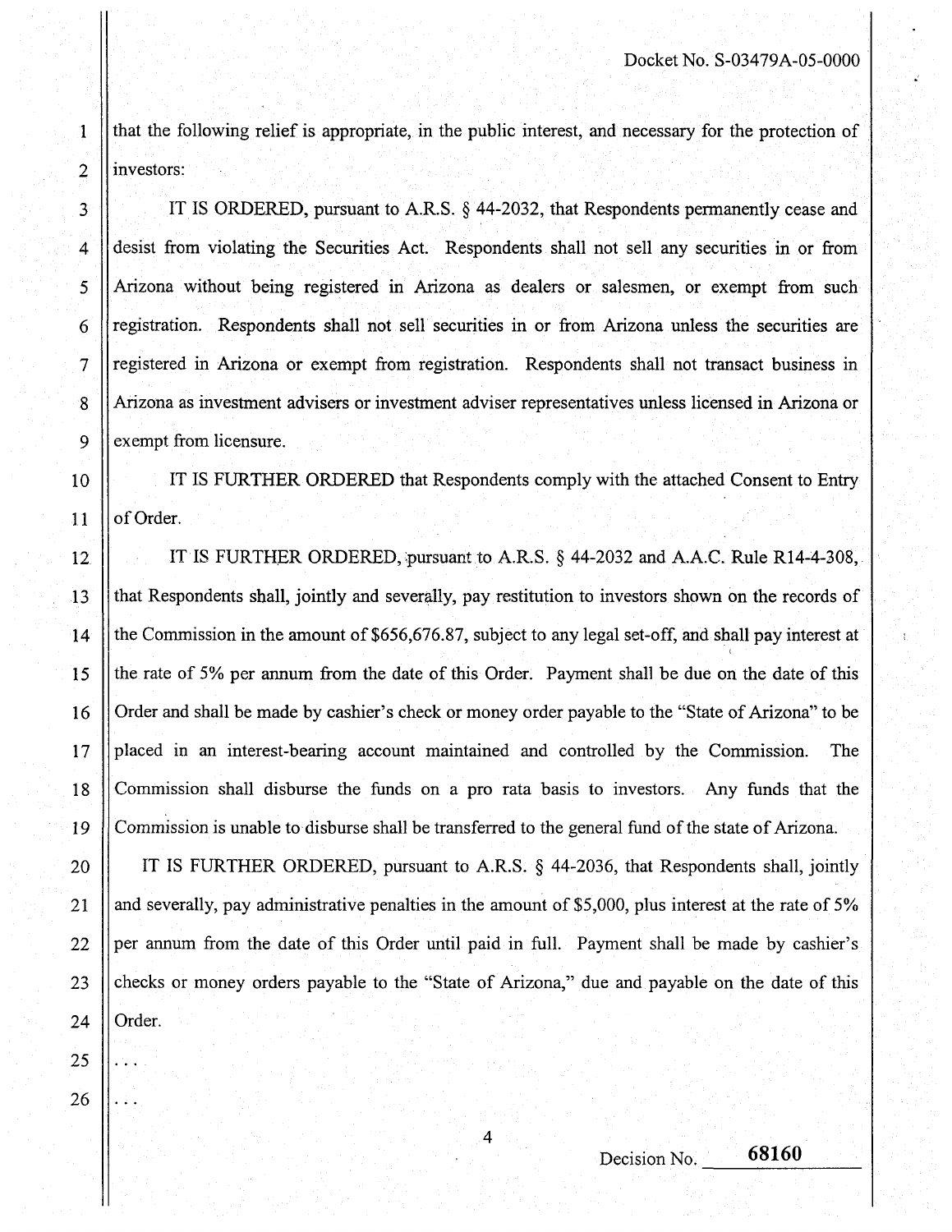<span id="page-4-0"></span>

| 1                |                                                                                                  |                                                                                                 | IT IS FURTHER ORDERED, that if any Respondent fails to comply with this order, the                           |  |  |  |
|------------------|--------------------------------------------------------------------------------------------------|-------------------------------------------------------------------------------------------------|--------------------------------------------------------------------------------------------------------------|--|--|--|
| $\overline{c}$   |                                                                                                  | Commission may bring further legal proceedings against that Respondent including application to |                                                                                                              |  |  |  |
| 3                |                                                                                                  | the superior court for an order of contempt.                                                    |                                                                                                              |  |  |  |
| 4                |                                                                                                  | IT IS FURTHER ORDERED that this Order shall become effective immediately.                       |                                                                                                              |  |  |  |
| 5.               |                                                                                                  | BY ORDER OF THE ARIZONA CORPORATION COMMISSION                                                  |                                                                                                              |  |  |  |
| 6                |                                                                                                  |                                                                                                 |                                                                                                              |  |  |  |
| 7                |                                                                                                  | Meller                                                                                          |                                                                                                              |  |  |  |
| $\boldsymbol{8}$ | CHAIRMAN<br><b>COMMISSIONER</b>                                                                  |                                                                                                 |                                                                                                              |  |  |  |
| 9                |                                                                                                  |                                                                                                 |                                                                                                              |  |  |  |
| 10               |                                                                                                  | revere este.                                                                                    |                                                                                                              |  |  |  |
| 11               | COMMISSIONER                                                                                     | <b>COMMISSIONER</b>                                                                             | <b>COMMISSIONER</b>                                                                                          |  |  |  |
| 12               |                                                                                                  |                                                                                                 |                                                                                                              |  |  |  |
| 13               |                                                                                                  |                                                                                                 | IN WITNESS WHEREOF, I, BRIAN C. McNEIL,<br>Executive Director of the Arizona Corporation                     |  |  |  |
| 14               |                                                                                                  |                                                                                                 | Commission, have hereunto set my hand and caused the<br>official seal of the Commission to be affixed at the |  |  |  |
| 15               |                                                                                                  | stember , 2005.                                                                                 | Capitol, in the City of Phoenix, this $23^{rd}$ day of                                                       |  |  |  |
| 16               |                                                                                                  |                                                                                                 |                                                                                                              |  |  |  |
| 17               |                                                                                                  |                                                                                                 |                                                                                                              |  |  |  |
| 18               |                                                                                                  | BRIAN C, McNELL                                                                                 |                                                                                                              |  |  |  |
| 19               |                                                                                                  | Executive Director                                                                              |                                                                                                              |  |  |  |
| 20               |                                                                                                  |                                                                                                 |                                                                                                              |  |  |  |
| 21               | <b>DISSENT</b>                                                                                   |                                                                                                 |                                                                                                              |  |  |  |
| 22               |                                                                                                  |                                                                                                 |                                                                                                              |  |  |  |
| 23               | <b>DISSENT</b>                                                                                   |                                                                                                 |                                                                                                              |  |  |  |
| 24               | This document is available in alternative formats by contacting Linda Hogan, Executive Assistant |                                                                                                 |                                                                                                              |  |  |  |
| 25               | to the Executive Director, voice phone number 602-542-3931, E-mail lhogan@azcc.gov.              |                                                                                                 |                                                                                                              |  |  |  |
| 26               |                                                                                                  |                                                                                                 |                                                                                                              |  |  |  |

*5* 

 $(ptj)$ 

Decision No. **68160**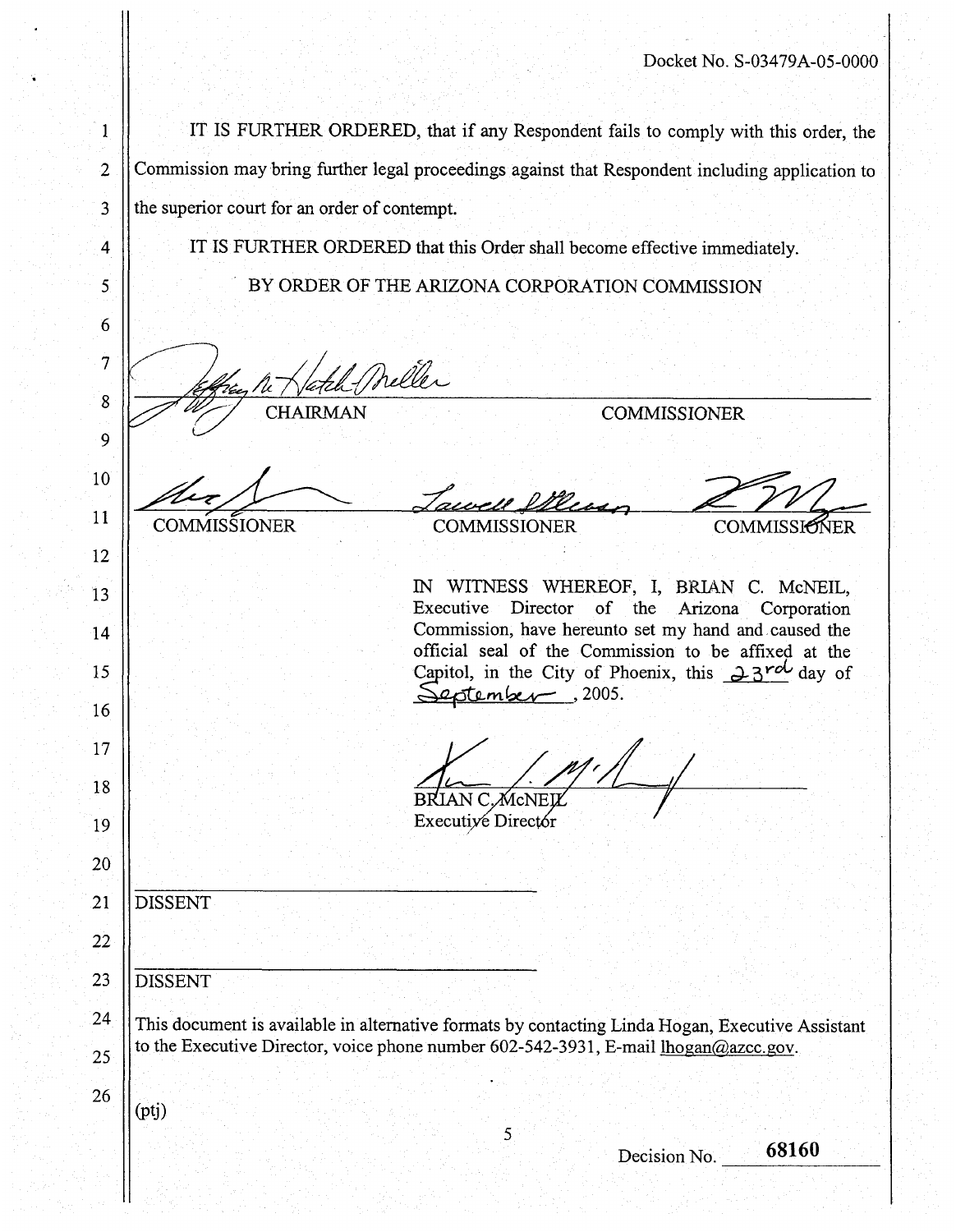## **CONSENT TO ENTRY OF ORDER**

<span id="page-5-0"></span>1

2

3

4

5

6

7

8

9

10

11

12

13

14

15

16

17

18

19

20

21

22

23

24

25

26

1. Respondents CHRISTOPHER D. DEDMON ("CHRIS DEDMON") and KIMBERLY DEDMON, husband and wife, and OMNI HORIZON GROUP, LLP ("OMNI") ("Respondents") admit the jurisdiction of the Commission over the subject matter of this proceeding. Respondents acknowledge that they have been fully advised of their rights to a hearing to present evidence and call witnesses and Respondents knowingly and voluntarily waive any and all rights to a hearing before the Commission and all other rights otherwise available under Article 11 of the Securities Act and Title 14 of the Arizona Administrative Code. Respondents acknowledge that this Order To Cease And Desist, Order of Restitution, Order for Administrative Penalties, and Consent to Same ("Order") constitutes a valid final order of the Commission.

2. Respondents knowingly and voluntarily waive any right under Article 12 of the Securities Act to judicial review by any court by way of suit, appeal, or extraordinary relief resulting from the entry of this Order.

3. Respondents acknowledge and agree that this Order is entered into freely and voluntarily and that no promise was made or coercion used to induce such entry.

4. Respondents acknowledge that they have chosen not to be represented by an attorney in this matter, they have reviewed this Order and understand all terms it contains.

*5.* Respondents neither admit nor deny the Findings of Fact and Conclusions of Law contained in this Order. Respondents agree that they shall not contest their validity in any present or hture administrative proceeding before the Commission or any other state agency concerning the denial or issuance of any license or registration required by the State to engage in the practice of any business or profession.

6. By consenting to the entry of this Order, Respondents agree not to take any action or to make, or permit to be made, any public statement denying, directly or indirectly, any Finding of Fact or Conclusion of Law in this Order or creating the impression that this Order is without .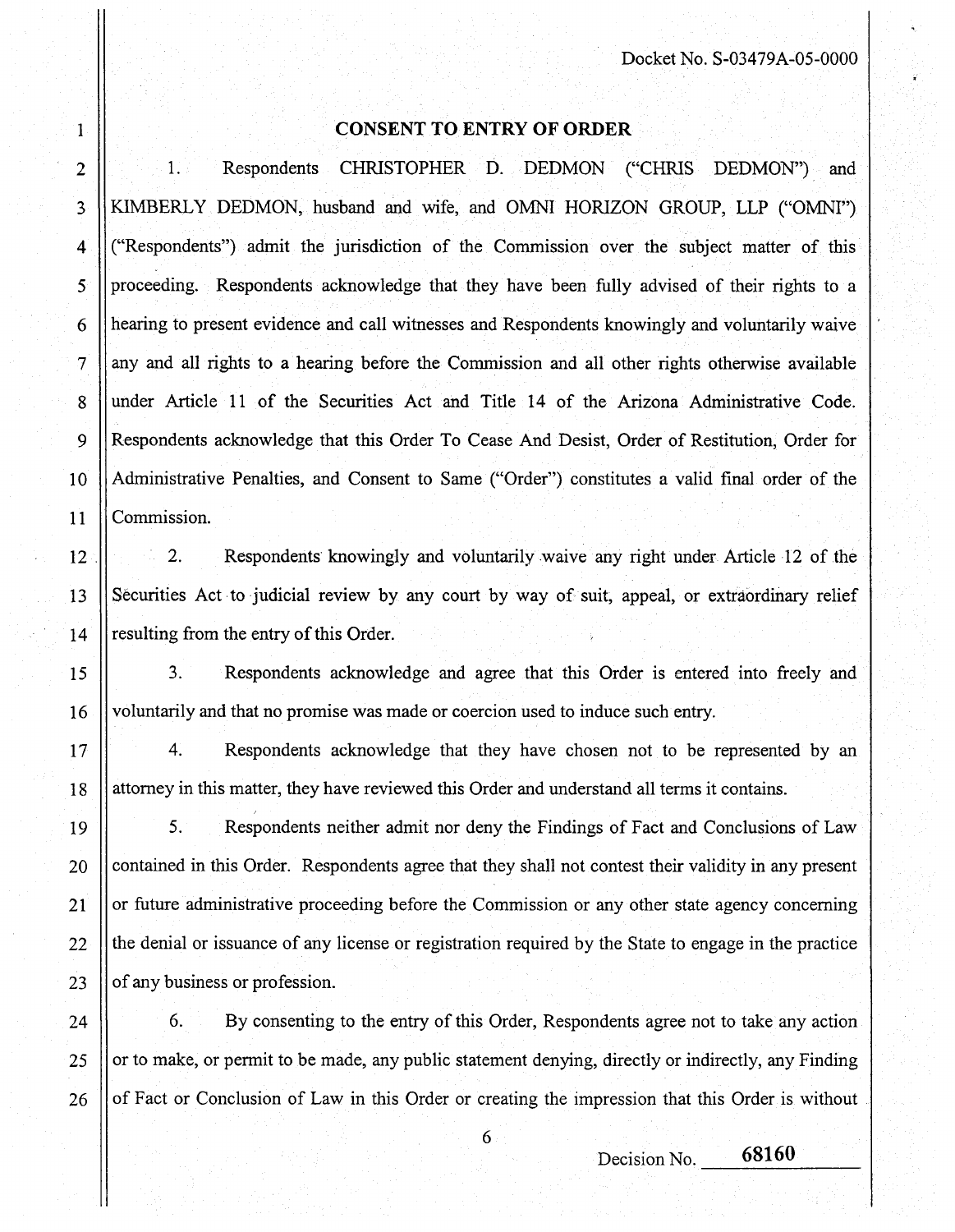factual basis. Respondents will undertake steps necessary to assure that all of their agents and employees understand and comply with this agreement.

7. While this Order settles this administrative matter between Respondents and the Zommission, Respondents understand that this Order does not preclude the Commission from instituting other administrative proceedings based on violations that are not addressed by this Order.

8. Respondents understand that this Order does not preclude the Commission from referring this matter to any governmental agency for administrative, civil, or criminal proceedings that may be related to the matters addressed by this Order.

10

11

12

21

7

6

8

9

<span id="page-6-0"></span>1

2

3

 $\overline{\mathbf{4}}$ 

5

9. Respondents understands that this Order does not preclude any other agency or officer of the state of Arizona or its subdivisions from instituting administrative, civil or criminal proceedings that may be related to matters addressed by this Order.

13 14 15 10. Respondents agree that they will not apply to the state of Arizona for registration as **i** securities dealer or salesman or for licensure as **an** investment adviser or investment adviser representative at any time in the future.

16 17 18 11. Respondents agree that they will not exercise any control over any entity that offers or sells securities or provides investment advisory services within or from Arizona at any time in he future.

19 20 15. Respondents acknowledge and understand that if they fail to comply with the provisions of the order and this consent, the Commission may bring further legal proceedings against them, including application to the superior court for an order of contempt.

22 23 24 *25*  26 16. Respondents agree that until restitution and penalties are paid in full, Respondents shall notify the Director of the Securities Division within 30 days of any change in home address and my change in Respondents' ability to pay amounts due under this Order. Respondents agree that hey shall provide the Commission with an updated financial statement every six months from entry of this Order or when any change in their ability to pay restitution occurs. Respondents agree

<sup>7</sup>**68160** Decision No.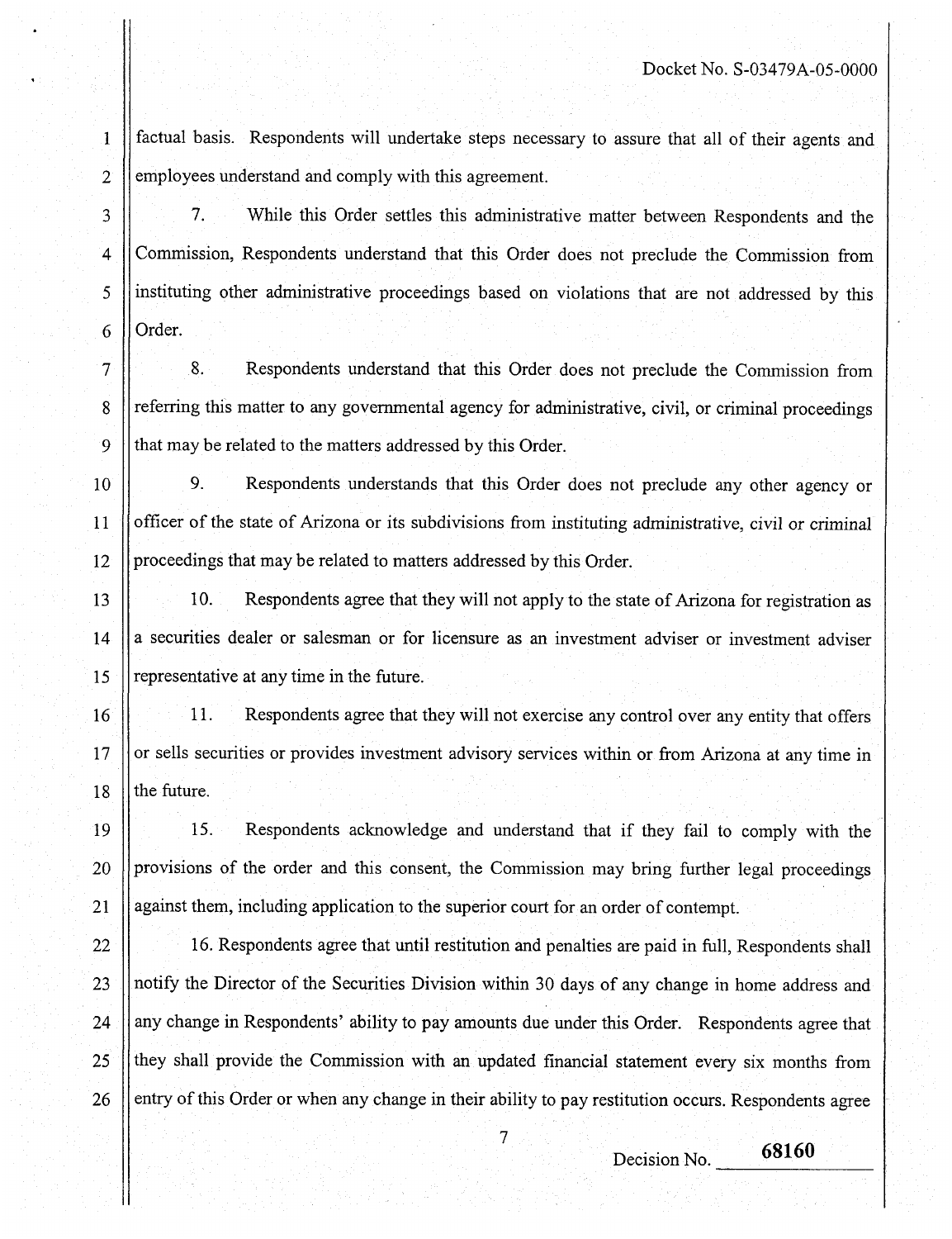that failure to perform any action in this paragraph shall result in their being in default with any outstanding balance being immediately due and payable without notice or demand.

17. Respondents understand that default shall render them liable to the Commission for its costs of collection and interest at the maximum legal rate.

19. Respondents agree that they will continue to cooperate with the Securities Division including, but not limited to, providing complete and accurate testimony at any hearing in this matter and cooperating with the state of Arizona in any related investigation or any other matters arising from the activities described in this Order.

20. Respondents CHRISTOPHER D. DEDMON and Respondent KIMBERLY DEDMON acknowledge that any restitution or penalties imposed by this Order are obligations of the Respondent as well as the marital community.

21. Respondents consent to the entry of this Order and agree to be fully bound by its terms and conditions.

22. KIMBERLY DEDMON represents that she is President of OMNI HORIZON GROUP, LLP and has been authorized by OMNI HORIZON GROUP, LLP to enter into this Order for and on behalf of it. KIMBERLY DEDMON represents that she is authorized by law to enter into this Order for and on behalf of OMNI HORIZON GROUP, LLP.

 ${\cal P}$  ,

State of Arizona<sup>1</sup>

County of

<span id="page-7-0"></span>1

2

3

4

5

6

7

8

9

10

11

12

13

14

15

16

17

18

19

20

21

22

23

24

25

26

SUBSCRIBED AND SWORN TO BEFORE me this  $\bigcap$  day of August, 2005.

 $)$  .



CHRISTOPHER D. DEDMON

NOTARY PUB

**68160**<br>
Decision No. 68160